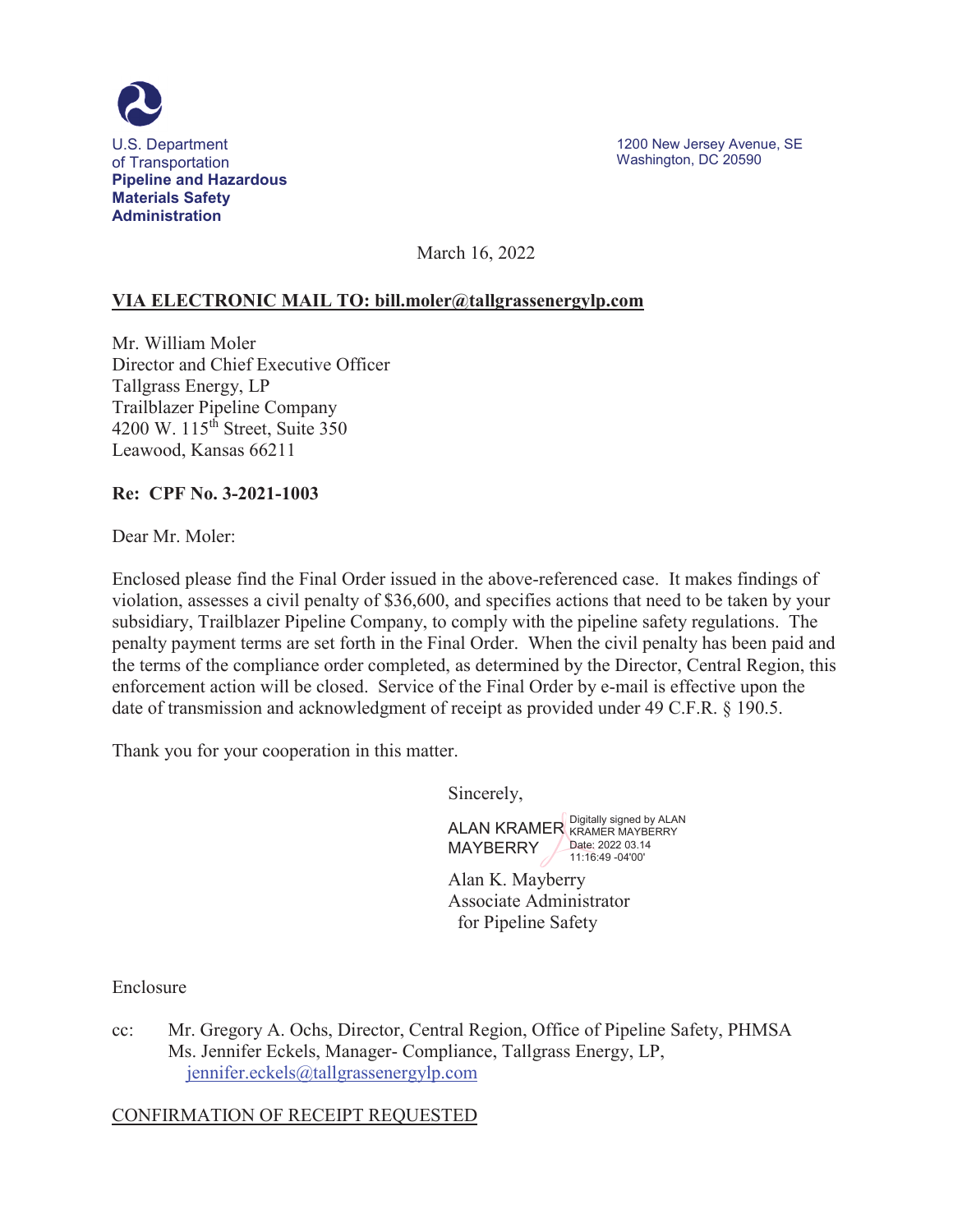### **U.S. DEPARTMENT OF TRANSPORTATION PIPELINE AND HAZARDOUS MATERIALS SAFETY ADMINISTRATION OFFICE OF PIPELINE SAFETY WASHINGTON, D.C. 20590**

**)** 

**)** 

**)** 

In the Matter of  $\qquad \qquad$ )

**Trailblazer Pipeline Company, ) CPF No. 3-2021-1003 a subsidiary of Tallgrass Energy, LP, )** 

**\_\_\_\_\_\_\_\_\_\_\_\_\_\_\_\_\_\_\_\_\_\_\_\_\_\_\_\_\_\_\_\_\_\_\_\_)** 

 $\mathcal{L}=\{1,2,3,4,5\}$ 

**Respondent. )** 

### **FINAL ORDER**

From March 7, 2017 through August 31, 2017, pursuant to 49 U.S.C. § 60117, a representative of the Pipeline and Hazardous Materials Safety Administration (PHMSA), Office of Pipeline Safety (OPS), conducted an on-site pipeline safety inspection of the facilities and records of Trailblazer Pipeline Company's Trailblazer) natural gas pipeline system from Cheyenne, Wyoming to Beatrice, Nebraska. Trailblazer, a subsidiary of Tallgrass Energy, LP, (Tallgrass, or collectively, Respondent) has an approximately 450-mile-long pipeline that interconnects with large interstate natural gas pipelines that transport gas to major consumer markets in the upper Midwest and Northeast.<sup>1</sup> Tallgrass Energy, LP, owns and operates more than 8,300 miles of natural gas pipeline and more than 850 miles of crude pipeline, as well as natural gas midstream and natural gas liquids facilities, across Wyoming, Colorado, Nebraska, Kansas, Oklahoma, Missouri, Illinois, Indiana, and Ohio.<sup>2</sup>

As a result of the inspection, the Director, Central Region, OPS (Director), issued to Respondent, by letter dated February 26, 2021, a Notice of Probable Violation, Proposed Civil Penalty, and Proposed Compliance Order (Notice). In accordance with 49 C.F.R. § 190.207, the Notice proposed finding that Trailblazer had violated 49 C.F.R. §§ 192.481(b) and 192.605(a) and proposed assessing a civil penalty of \$36,600 for one of the alleged violations. The Notice also proposed ordering Respondent to take certain measures to correct one of the alleged violations.

Tallgrass responded to the Notice by letter dated March 26, 2021 (Response). Tallgrass contested one of the allegations of violation and requested a reduction in the proposed civil

<sup>&</sup>lt;sup>1</sup> Violation Report, page 1, on file with PHMSA.

<sup>&</sup>lt;sup>2</sup> Tallgrass Energy website, About Tallgrass Energy, [www.tallgrassenergy.com/About.aspx,](www.tallgrassenergy.com/About.aspx); Tallgrass Energy System Map,<https://www.tallgrassenergy.com/Documents/Tallgrass> System Map 11x17 v620q.pdf (Last accessed January 24, 2022).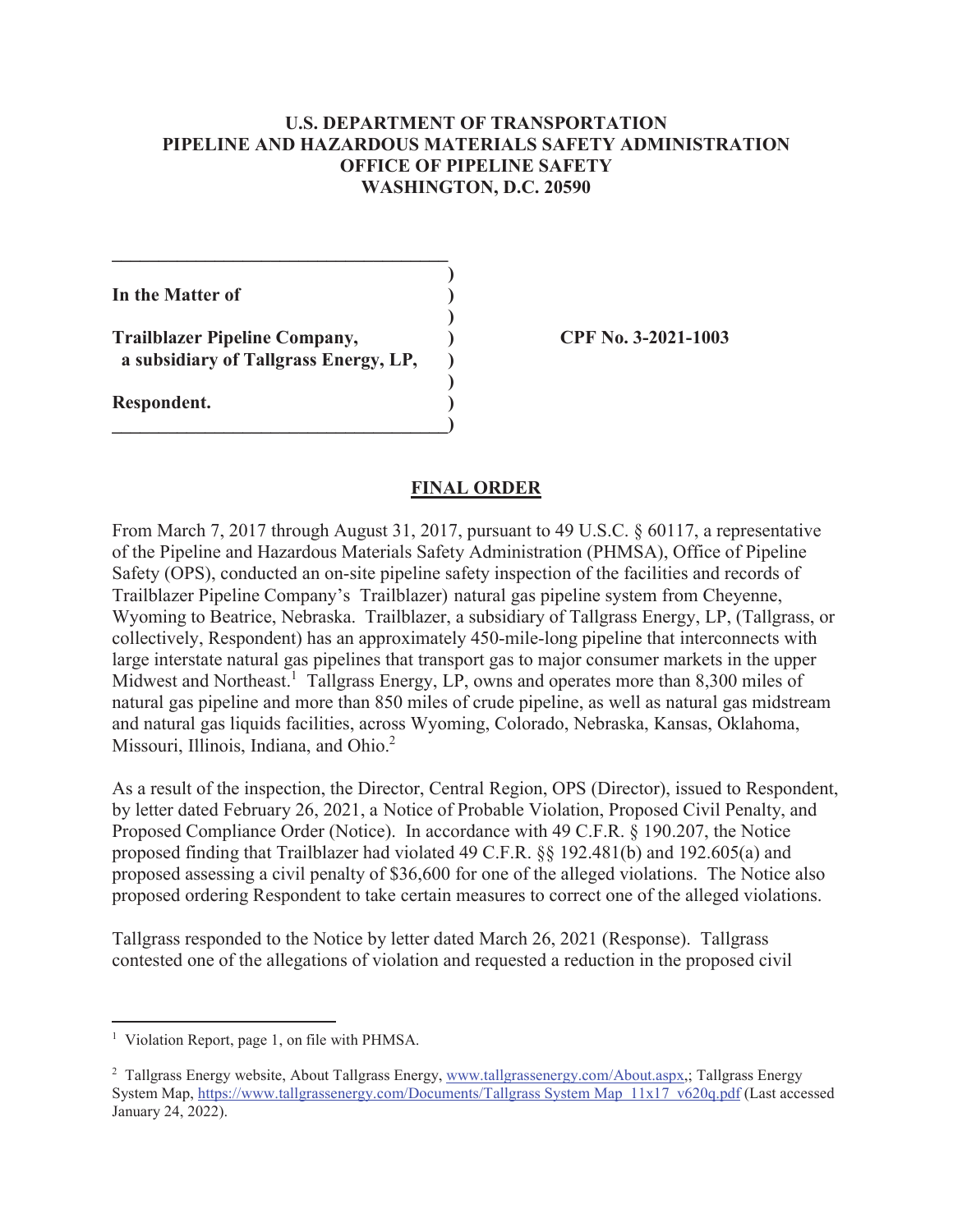penalty. Tallgrass requested a hearing as well as an opportunity for informal technical discussions prior to a hearing to clarify factual issues alleged in the Notice.

On various dates between March 26, 2021 and July 27, 2021, OPS and Tallgrass engaged in informal technical discussions regarding the issues raised in the Response. As a result of those discussions, the Director issued an Amended Notice of Probable Violation, Proposed Civil Penalty, and Proposed Compliance Order (Amended Notice) by letter dated July 27, 2021. The Amended Notice contained the same allegations of violation, proposed civil penalty, and proposed compliance order as the original Notice, but did not contain certain factual statements that were clarified during the informal technical discussions.

By letter dated July 30, 2021, Tallgrass withdrew its request for a hearing, stated that it was no longer contesting either of the two allegations of violation, but reiterated its request for a reduction in the proposed civil penalty (Amended Response). The Amended Response thereby authorized the entry of this Final Order without further notice.

# **FINDINGS OF VIOLATION**

In its Amended Response, Tallgrass did not contest the allegations in the Amended Notice that it violated 49 C.F.R. Part 192, as follows:

**Item 1:** The Amended Notice alleged that Respondent violated 49 C.F.R. § 192.481(b), which states:

#### **§ 192.481 Atmospheric corrosion control: Monitoring.**

 $(a)$ ….

(b) During inspections the operator must give particular attention to pipe at soil-to-air interfaces, under thermal insulation, under disbonded coatings, at pipe supports, in splash zones, at deck penetrations, and in spans over water.

The Amended Notice alleged that Respondent violated 49 C.F.R.  $\S$  192.481(b) by failing to give particular attention to pipe at soil-to-air interfaces, under thermal insulation, under disbonded coatings, at pipe supports, in splash zones, at deck penetrations, and in spans over water. Specifically, the Amended Notice alleged that Tallgrass failed to inspect for atmospheric corrosion (AC) at pipe supports at the 601 Compressor Station, Cheyenne Station/TB1 pig launchers, NNG Gage interconnect, and NGPL Gage interconnect. The Amended Notice further alleged that Tallgrass also failed to inspect for AC under thermal insulation at the 601 Compressor Station.

Respondent did not contest this allegation of violation. Accordingly, based upon a review of all of the evidence, I find that Respondent violated 49 C.F.R. § 192.481(b) by failing to give particular attention to pipe at soil-to-air interfaces, under thermal insulation, under disbonded coatings, at pipe supports, in splash zones, at deck penetrations, and in spans over water.

**Item 2:** The Amended Notice alleged that Respondent violated 49 C.F.R. § 192.605(a), which states in relevant part: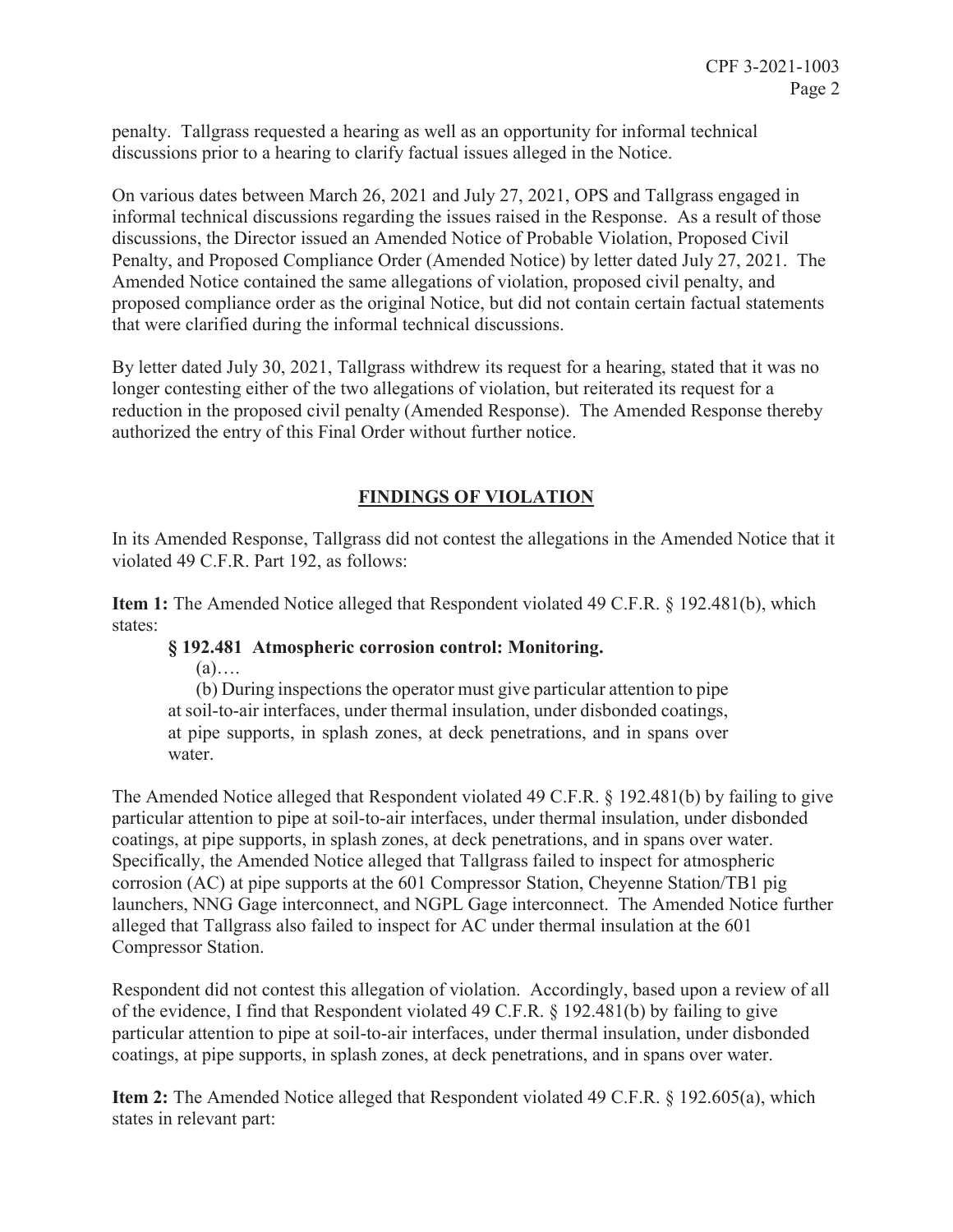### **§ 192.605 Procedural manual of operations, maintenance, and emergencies.**

 activities and for emergency response…. (a) *General.* Each operator shall prepare and follow for each pipeline, a manual of written procedures for conducting operations and maintenance

The Amended Notice alleged that Respondent violated 49 C.F.R.  $\S$  192.605(a) by failing to follow for each pipeline, a manual of written procedures for conducting operations and maintenance activities and for emergency response. Specifically, the Amended Notice alleged that Tallgrass failed to follow its Operations and Maintenance (O&M) manual procedure O&M 301. The Amended Notice alleged further that O&M 301 referenced form OM300-01 Automatic Valve Service Report but that Respondent's records indicated that three different forms were used for valve service reporting in 2015 and 2016.

Respondent did not contest this allegation of violation. Accordingly, based upon a review of all of the evidence, I find that Respondent violated 49 C.F.R. § 192.605(a) by failing to follow for each pipeline, a manual of written procedures for conducting operations and maintenance activities and for emergency response.

These findings of violation will be considered prior offenses in any subsequent enforcement action taken against Respondent.

# **ASSESSMENT OF PENALTY**

related series of violations.<sup>3</sup> Under 49 U.S.C. § 60122, Respondent is subject to an administrative civil penalty not to exceed \$200,000 per violation for each day of the violation, up to a maximum of \$2,000,000 for any

In determining the amount of a civil penalty under 49 U.S.C. § 60122 and 49 C.F.R. § 190.225, I must consider the following criteria: the nature, circumstances, and gravity of the violation, including adverse impact on the environment; the degree of Respondent's culpability; the history of Respondent's prior offenses; any effect that the penalty may have on its ability to continue doing business; the good faith of Respondent in attempting to comply with the pipeline safety regulations; and self-disclosure or actions to correct a violation prior to discovery by PHMSA. In addition, I may consider the economic benefit gained from the violation without any reduction because of subsequent damages, and such other matters as justice may require. The Amended Notice proposed a total civil penalty of \$36,600 for the violation of Item 1, cited above.

**Item 1:** The Amended Notice proposed a civil penalty of \$36,600 for Respondent's violation of 49 C.F.R. § 192.481(b), for failing to give particular attention to pipe at soil-to-air interfaces, under thermal insulation, under disbonded coatings, at pipe supports, in splash zones, at deck penetrations, and in spans over water.

<sup>3</sup> These amounts are adjusted annually for inflation. *See* 49 C.F.R. § 190.223.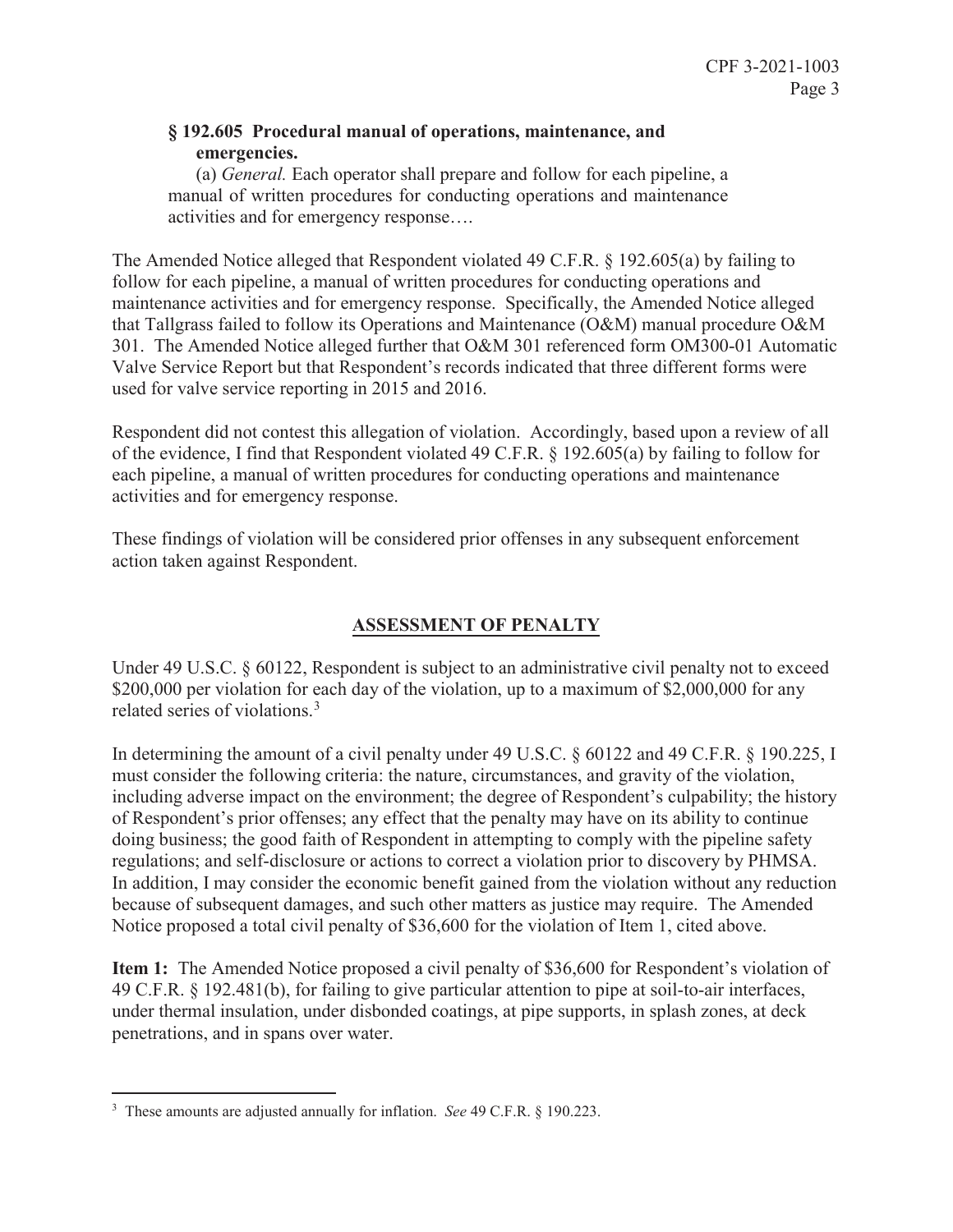no signs of coating deterioration, metal loss, or pitting.<sup>6</sup> In its Response and Amended Response, Tallgrass requested a reduction in the civil penalty based on a modification of the gravity factor. Tallgrass argued that the gravity factor should be reduced from a factor of seven to a factor of one because pipeline safety was minimally affected.<sup>4</sup> In support of this argument, Tallgrass referenced photos in Exhibit A-1 of the Amended Notice and argued that the locations cited in the Amended Notice only had signs of "rust and discoloration" not signs of wall loss, peeling, or pitting.<sup>5</sup> Tallgrass also pointed to PHMSA guidance which provides that rust is not indicative of active corrosion where there are

inspected for corrosion.<sup>9</sup> Lastly, Tallgrass averred that if any of the locations in the Amended Notice developed active corrosion, it would have been promptly identified and remediated.<sup>10</sup> In In addition, Tallgrass discussed the actions it had taken since the 2017 inspection.<sup>7</sup> Specifically, Tallgrass noted that it had installed Fiberglass Reinforced Plastic at the locations identified in the Amended Notice, with the exception of the NNG meter run which it plans to replace with an ultrasonic meter, and observed no signs of active corrosion, metal loss, or pitting during the installation process.8 Tallgrass stated that it also installed inspection ports in the thermal insulation at the 601 Compressor Station so that the pipe under thermal insulation may be light of the aforementioned factors, Tallgrass requested that the gravity factor, and thereby the penalty, be reduced.

reduction of the civil [penalty.](https://penalty.11) $11$ I will address Respondent's arguments in reverse order. I acknowledge the various actions Respondent has taken; however, I do not find that post-inspection corrective actions warrant the

<sup>6</sup> Response, at 2 citing definition of atmospheric corrosion in PHMSA Part 192 Corrosion Enforcement Guidance at pg. 121 of 161 (Dec. 7, 2015), ("Atmospheric Corrosion is an area of metal loss due to general corrosion, localized corrosion pitting, or peeling scale on the steel surface that has damaged the pipe. Surface oxide is corrosion and if allowed to continue may affect the safe operation of the pipeline at some point in the future. Oxidation (or "light surface oxide") can be defined as the slow rusting of pipe which is not yet considered to be atmospheric corrosion because there is no evidence of metal loss at this time."), available at

[https://www.phmsa.dot.gov/sites/phmsa.dot.gov/files/docs/Corrosion\\_Enforcement\\_Guidance\\_Part192\\_12\\_7\\_2015](https://www.phmsa.dot.gov/sites/phmsa.dot.gov/files/docs/Corrosion_Enforcement_Guidance_Part192_12_7_2015). pdf.

7 Response, at 2.

<sup>8</sup>*Id.* 

<sup>9</sup>*Id.* 

 4 Gravity considers the severity of the violation. A gravity factor of seven is for violations that did not occur within distribution system's integrity management program. A gravity factor of one is for violations in which pipeline safety was minimally affected. a high consequence area (HCA) or "could affect" HCA, and were not within an area required to be covered by a gas

<sup>&</sup>lt;sup>5</sup> Response, at 2 citing PHMSA Exhibit A-1, at pgs. 1-6, 21, on file with PHMSA.

 <sup>10</sup>*Id.*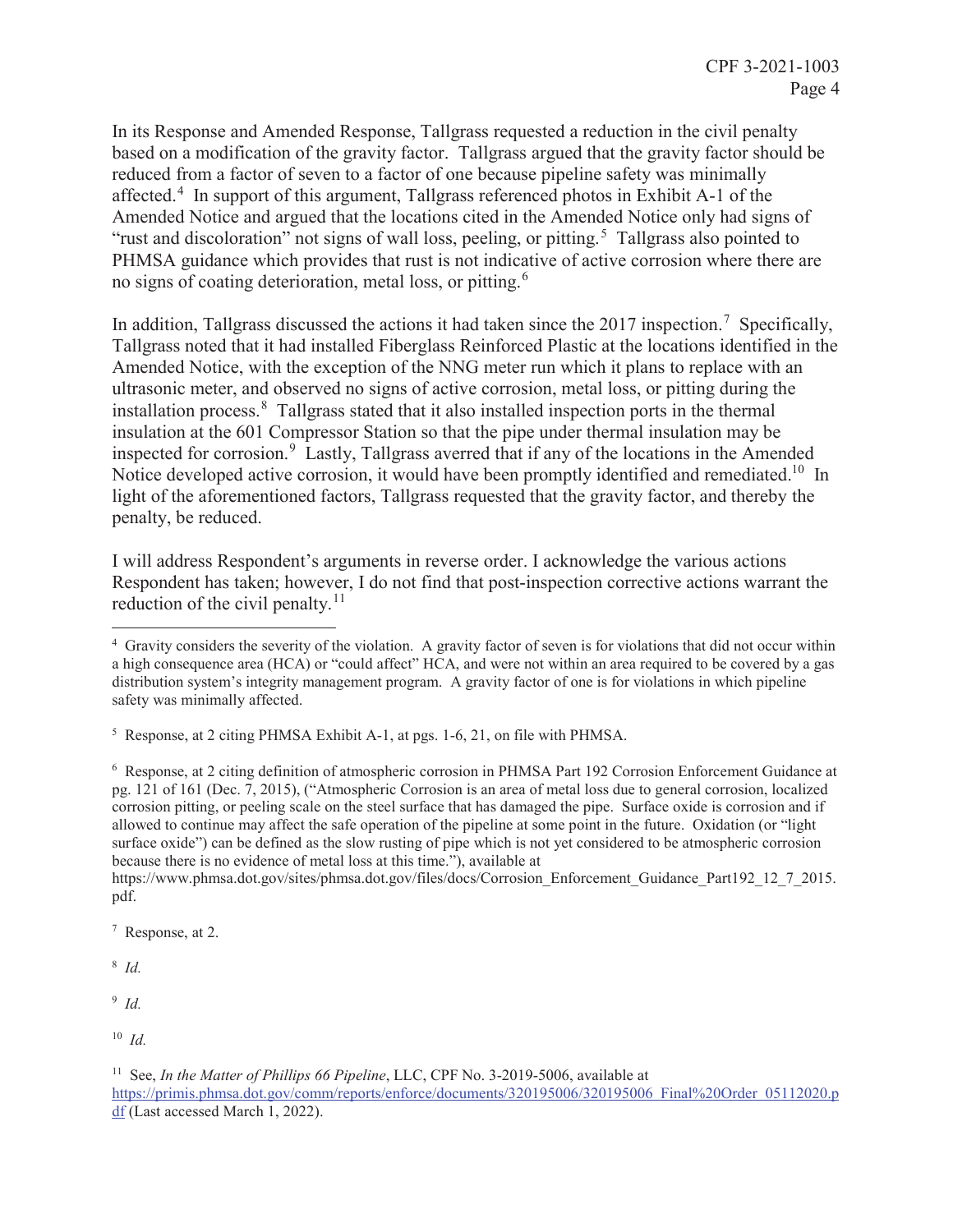Moreover, as I have previously stated "atmospheric corrosion inspections are a fundamental part of basic pipeline maintenance and that ensuring that *any* surface corrosion is detected and Concerning Respondent's argument that the gravity factor should be reduced because active corrosion was not present, I am unconvinced that a penalty reduction is warranted. The Violation Report alleged that pipeline safety had been compromised in an area other than a high consequence area and this allegation is supported by color photographs clearly showing staining from atmospheric corrosion. Further, it is undisputed that Tallgrass failed to give particular attention to specific locations, many of which are not viewable to the naked eye without removing support or thermal insulation, for purposes of determining the presence of AC. The regulation is preventative, designed to ensure that atmospheric corrosion does not develop. addressed before becoming a potential integrity threat is a key part of safely operating a pipeline." (Emphasis added).  $^{12}$  For these reasons, I find that there is no justification to reduce the gravity factor and therefore no justification to reduce the proposed penalty.

Accordingly, having reviewed the record and considered the assessment criteria, I assess Respondent a civil penalty of \$36,600 for violation of 49 C.F.R. §192.481(b)

Payment of the civil penalty must be made within 20 days of receipt of the Final Order. Federal regulations (49 C.F.R. § 89.21(b)(3)) require such payment to be made by wire transfer through the Federal Reserve Communications System (Fedwire), to the account of the U.S. Treasury. Detailed instructions are contained in the enclosure. Questions concerning wire transfers should be directed to: Financial Operations Division (AMK-325), Federal Aviation Administration, Mike Monroney Aeronautical Center, 6500 S MacArthur Blvd, Oklahoma City, Oklahoma 79169. The Financial Operations Division telephone number is (405) 954-8845.

Failure to pay the \$36,600 civil penalty will result in accrual of interest at the current annual rate in accordance with 31 U.S.C. § 3717, 31 C.F.R. § 901.9 and 49 C.F.R. § 89.23. Pursuant to those same authorities, a late penalty charge of six percent (6%) per annum will be charged if payment is not made within 110 days of service. Furthermore, failure to pay the civil penalty may result in referral of the matter to the Attorney General for appropriate action in a district court of the United States.

## **COMPLIANCE ORDER**

The Amended Notice proposed a compliance order with respect to Item 2 for violations of 49 C.F.R. §192.605(a). Under 49 U.S.C. § 60118(a), each person who engages in the transportation of gas or who owns or operates a pipeline facility is required to comply with the applicable safety standards established under chapter 601. Pursuant to the authority of 49 U.S.C. § 60118(b) and 49 C.F.R. § 190.217, Respondent is ordered to take the following actions to ensure compliance with the pipeline safety regulations applicable to its operations:

<sup>&</sup>lt;sup>12</sup> See, *In the Matter of Express Holdings, LLC, Decision on Reconsideration, CPF No. 3-2020-5005, available at* <https://primis.phmsa.dot.gov/comm/reports/enforce/documents/320205005/320205005>Decision%20on%20Petition %20for%20Reconsideration 07262021 (16-153538S) text.pdf, (Last accessed March 1, 2022).